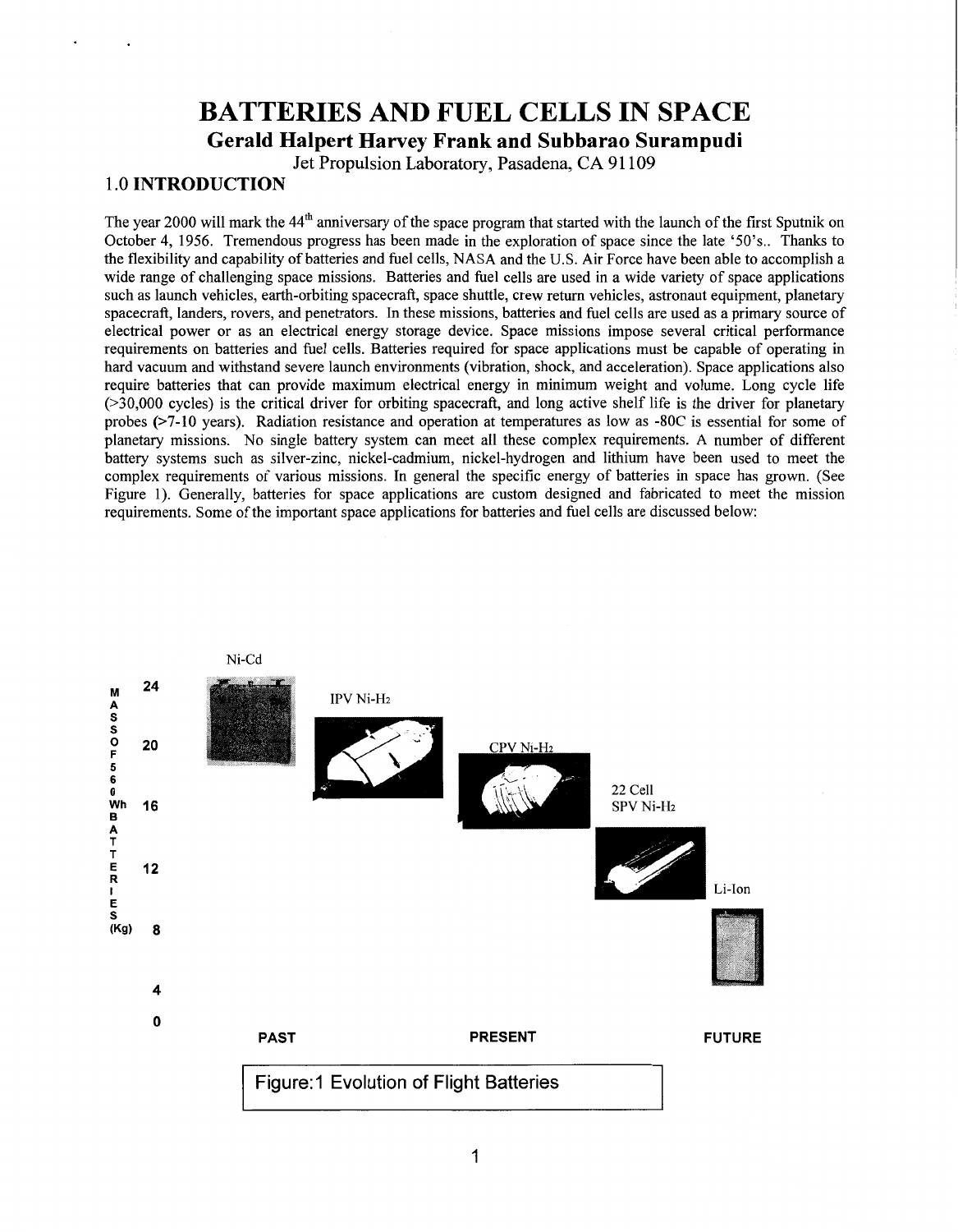# 2.0 **HISTORY OF SPACE BATTERIES**

The Ag-Zn battery was the choice in the early days of space missions. The Ni-Cd battery became the major energy storage device over the next 20 years because of its long cycle life. The Ni-Hz battery started to play a role in the 80s. Recently, there has been considerable interest in the use of Lithium-Ion batteries because of their high specific [energy and energy density. A chronological history of battery firsts in space appears in Table 1](#page-0-0).

# Table 1. Chronological List of First Use of Batteries in Space

| Launch Date | Spacecraft           | Life in Space     | <b>Battery Type</b>   |                               |
|-------------|----------------------|-------------------|-----------------------|-------------------------------|
| 12/6/56     | Vanguard             | Failed            | Zn/HgO                | First U.S. Launch 2/1/58      |
|             | Explorer 1           | 3.8 Months        | Zn/HgO                | Van Allen Rad. Belt           |
| 8/6/59      | Explorer 6           | 2 Years           | Cyl Ni/Cd             | <b>First Earth Photos</b>     |
| 3/13/61     | IMP <sub>1</sub>     | 3.5 Years         | Ag/Cd                 | Non-Magnetic                  |
| 1/26/62     | Ranger 3             | Solar Orbit       | Ag/Zn                 | Moon Photos                   |
| 4/26/62     | Ariel I              | 14 Years          | Pris Ni/Cd            | 1st in LEO                    |
| 8/21/62     | Gemini               | 7 Days            | PEM Fuel Cell         | PEM Fuel Cell                 |
| 8/27/62     | Mariner 2            | Venus             | Ag/Zn                 | 1 <sup>st</sup> Planetary     |
| 6/23/63     | Syncom-2             | N/A               | Cyl Ni/Cd             | 1st in GEO                    |
| 5/20/65     | Apollo Com. Mod.     | <b>Short Life</b> | Ag/Zn                 | Limited Cycle Life            |
| 6/23/66     | NTS-2                | 5 Years           | Ni/H <sub>2</sub>     | 12 Hour Polar                 |
| 9/23/66     | Air Force            | Classified        | Ni/H <sub>2</sub>     | <b>LEO</b>                    |
| 9/7/67      | Biosatelite 2        | 3 Months          | PEM Fuel Cell         | 1st Use of Nafion             |
| 10/11/68    | Apollo 7             | 11 Days           | Alk. Fuel Cell        | 1 <sup>st</sup> Manned Apollo |
| 2/14/80     | Solar Max            | 8 Years           | Ni/Cd                 | 'Standard Battery'            |
| 4/12/81     | Shuttle (STS-1)      | 2 Days            | Alk. Fuel Cell        | 1 <sup>st</sup> Shuttle       |
| 5/19/83     | Intelsat V           | 14 Years          | Ni/H <sub>2</sub>     | <b>GEO</b>                    |
| 4/4/83      | $STS-3$              | Days              | Li-BCX                | <b>Astronaut Use</b>          |
| 4/6/84      | <b>LDEF</b>          | 6 Years           | Li Cells              | <b>Exposure to Space</b>      |
| 10/18/89    | Galileo              | Hours             | $Li-SO2$              | Jupiter Probe                 |
| 4/25/90     | Hubble Sp. Telescope | In Orbit          | Ni/H2                 | <b>NASA LEO</b>               |
| 6/10/90     | Leasat               | Orbiting          | 'Super' Ni/Cd         | <b>GEO</b>                    |
| 1/25/94     | Clementine           | 5 Months          | SPV Ni/H <sub>2</sub> | Lunar Mapping                 |
| 1/25/94     | Tubsat-B             | 4 Years           | 2 Cell CPV            | <b>Store Messages</b>         |
| 5/1995      | Centaur              | 1st Mission       | Li-SOCl2              | 28v, 250ah Battery            |
| 5/5/96      | Iridium-1            | Commercial        | 50Ah SPV              | 88 S/C to Date-LEO            |
| 11/19/97    | Flight Exp.          | A.F. Experiment   | Na/S                  | 7 Day Experiment              |

2.1 Silver-Zinc Batteries:

The earliest use of a battery in an orbital spacecraft was the primary Ag-Zn battery used in the Russian spacecraft, Sputnik, launched October 4, 1956. This primary battery was used to provide power for communication and spacecraft operation. There were no solar cells available for charging and thus when the energy was depleted [communication was terminated. The Ag-Zn primary was intended to provide power to the 84kG spacecraft for 3](#page-2-0) weeks. The spacecraft actually remained in orbit for 3 months. The second Sputnik launched a month later carried the dog known as Laika. The second Sputnik, was 6 times larger than first one and lasted 5 months. It also utilized a [much larger Ag-Zn battery. Ag-Zn batteries have been used in several U.S. spacecraft. Ranger 3](#page-2-0) (1961 launch), utilized two, 14 cell 50Ah Ag-Zn batteries for its main power and two, 50Ah 22 cell batteries for it's TV camera [power. Ranger 3 was placed into solar orbit and took moon photos. Mariner 2 containing 1](#page-0-0) battery of 18, 40Ah Ag-Zn batteries, launched August 27, 1962, was the first successful interplanetary mission to Venus.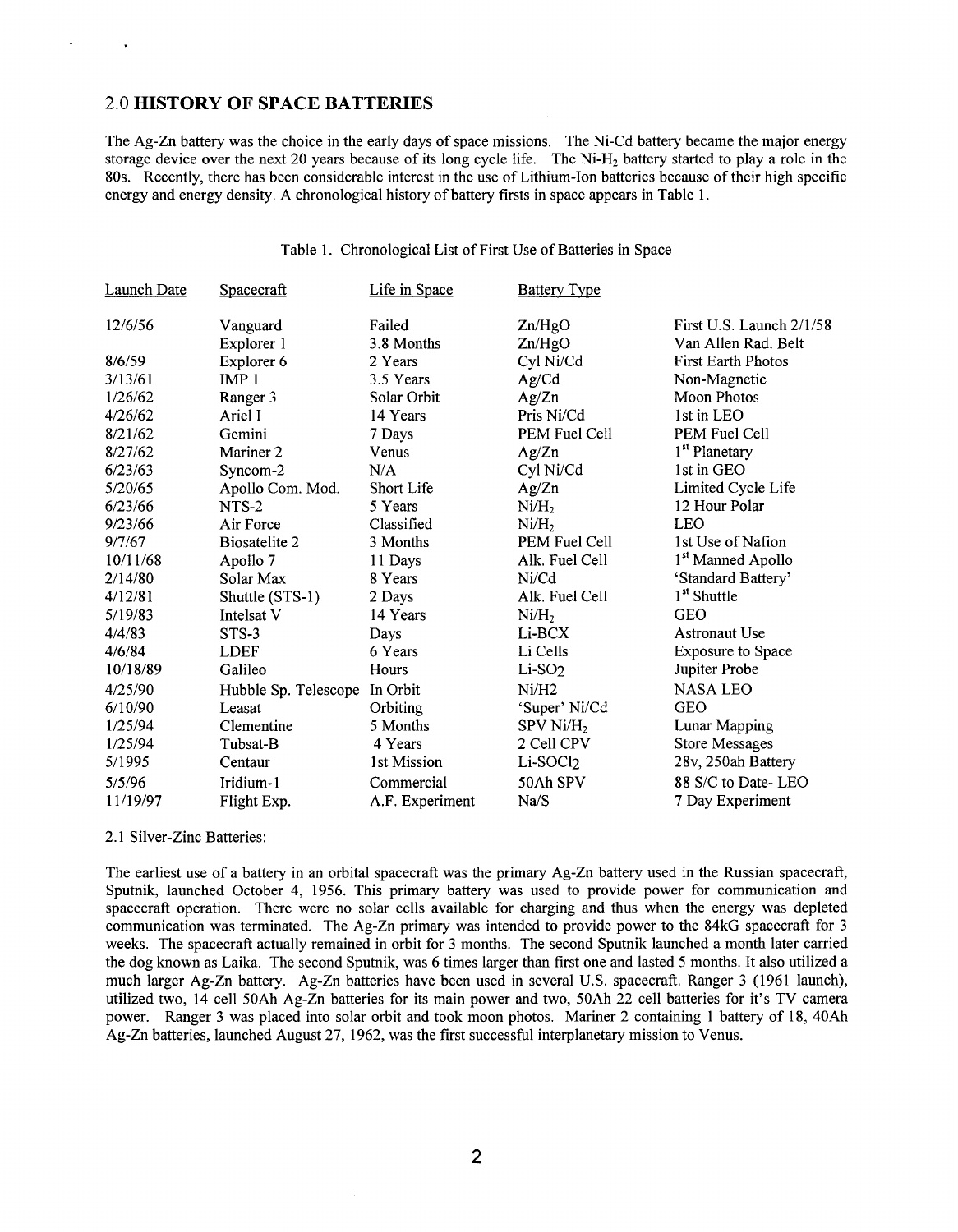## <span id="page-2-0"></span>2.2 Nickel-Cadmium Batteries:

The first use of Ni-Cd batteries for prime power was on Explorer 6 that survived for only 3 months. In April 1960, NASA launched the first successful long-term LEO weather satellite, TIROS **I.** Eight TIROS spacecraft were subsequently launched. The TIROS system contained 3 strings of 21 Ni-Cd cylindrical F-5 cells containing glassmetal seals to insulate the positive terminal from the metal case. Capacity was selected so that depth of discharge was very low, only 3%, so as to extend battery life. The long life capability was achieved at the expense of increased battery size and cost.

In November 1964, the first prismatic Ni-Cd cells, produced by Gulton Industries, were flown on Explorer 23. These were configured in a close knit battery pack held together with end plates and metallic rods. As such they provided a more efficient battery design than cylindrical cells. General Electric (G.E.) of Gainesville, Florida and Eagle-Picher (E-P) Company, Joplin, Missouri developed prismatic batteries that operated successfully in space for many years.

In 1966 the OAO-series of spacecraft developed by the prime contractor, Grumman Aerospace, utilized 3 batteries of 20 Ah prismatic Gulton cells uniquely assembled into two battery frames. Pairs of cells were interspersed within the two assemblies to minimize temperature variation. Until this time there was little application of charge control and charge was carried out in the sun at the 10-20 hour rate. The OAO power system utilized a  $V_T$  (temperaturecompensated voltage) charge control system that applied a constant voltage to batteries during charge. This method resulted in application of a high current from the solar arrays until the battery reached a preset limit. At the preset voltage, the charge current tapered until the end of the sunlight period, thus-reducing the overcharge and reducing the  $I<sup>2</sup>R$  heat that is a cause of cell degradation. The selected voltage limit was based on a parallel set of temperature compensated voltage curves ( $V_T$  curves). The  $V_T$  curve selection used to limit the charge voltage provided flexibility to account for unexpected high depths of discharge and/or imbalance between cells and/or batteries.

In the mid '70s, NASA undertook a program to develop 'Standard' flight hardware. To this end, Goddard Space Flight Center (GSFC) was responsible for developing the 'Standard' Ni-Cd cell and battery. The cells, manufactured by General Electric (G.E.) and later the Gates Co,. were assembled into a 'Standard Battery' and installed with the remainder of power electronics into the 'Modular Power Subsystem (MPS) by McDonnell-Douglas. The first lot of Standard' 20 Ah cells in 'Standard 20 AH batteries were flown successfully on Solar Max Mission (SMM) for more than 8 years. When the mission was terminated, the battery capacity was found to be an amazing 16 Ampere Hours. Subsequently, the technology was extended to 50Ah cells which were used on several NASA spacecraft, e.g. Landsat, TOPEX, UARS, GRO.

The 'Super Ni-Cd' cells developed by Eagle-Picher was the next step to enhance the Ni-Cd energy density and life. These cells utilized electrochemically deposited plates of the technology developed for Ni-H<sub>2</sub> cells. The non-woven nylon separator was replaced with an inorganic PbO-impregnated 'Zircar' to minimize separator degradation. NASA utilized these in the late 80s on small satellites, e.g., Small Explorer Series (SMEX).

## 2.3 Nickel-Hydrogen Batteries:

The Nickel-Hydrogen (Ni-H2) battery was discovered in the '60s. It made use of the NiOOH electrode from the Ni-Cd cell and the  $H<sub>2</sub>$  electrode from a fuel cell. These cells employed an individual pressure vessel (IPV) to contain hydroge at a pressure of 400-600 psi. The replacement of the cadmium electrode with a hydrogen electrode reduced weight and increased energy thus almost doubling the specific energy over the Ni-Cd cell. However, because of the cylindrical configuration of the pressure vessel and the wider spacing of the cells on the baseplate, the specific energy of the battery was similar to that of the Ni-Cd battery on a gravimetric basis. On a volumetric basis the energy was significantly less than that of the Ni-Cd battery, However, this system offered the capability of extended cycle life at higher DOD and calendar life than the Ni-Cd battery. The first launch of Ni-H<sub>2</sub> was in the Navy's NTS-2 spacecraft. It was used as a back up to the main Ni-Cd battery. Comsat was the first to develop this battery and use it in the Intelsat V spacecraft in a GEO mission. The Ni- $H_2$  battery was first flown on Intelsat V, a GEO spacecraft in 1983. Almost all GEO spacecraft now use Ni-H2 batteries. Hughes Aircraft Corp. also played major role in the development of Ni-H<sub>2</sub> cells and batteries for space. The first NASA LEO spacecraft to use Ni-H<sub>2</sub> batteries was the Hubble Space Telescope launched in 1990. International Space Station is also planning to use Ni-H<sub>2</sub> batteries.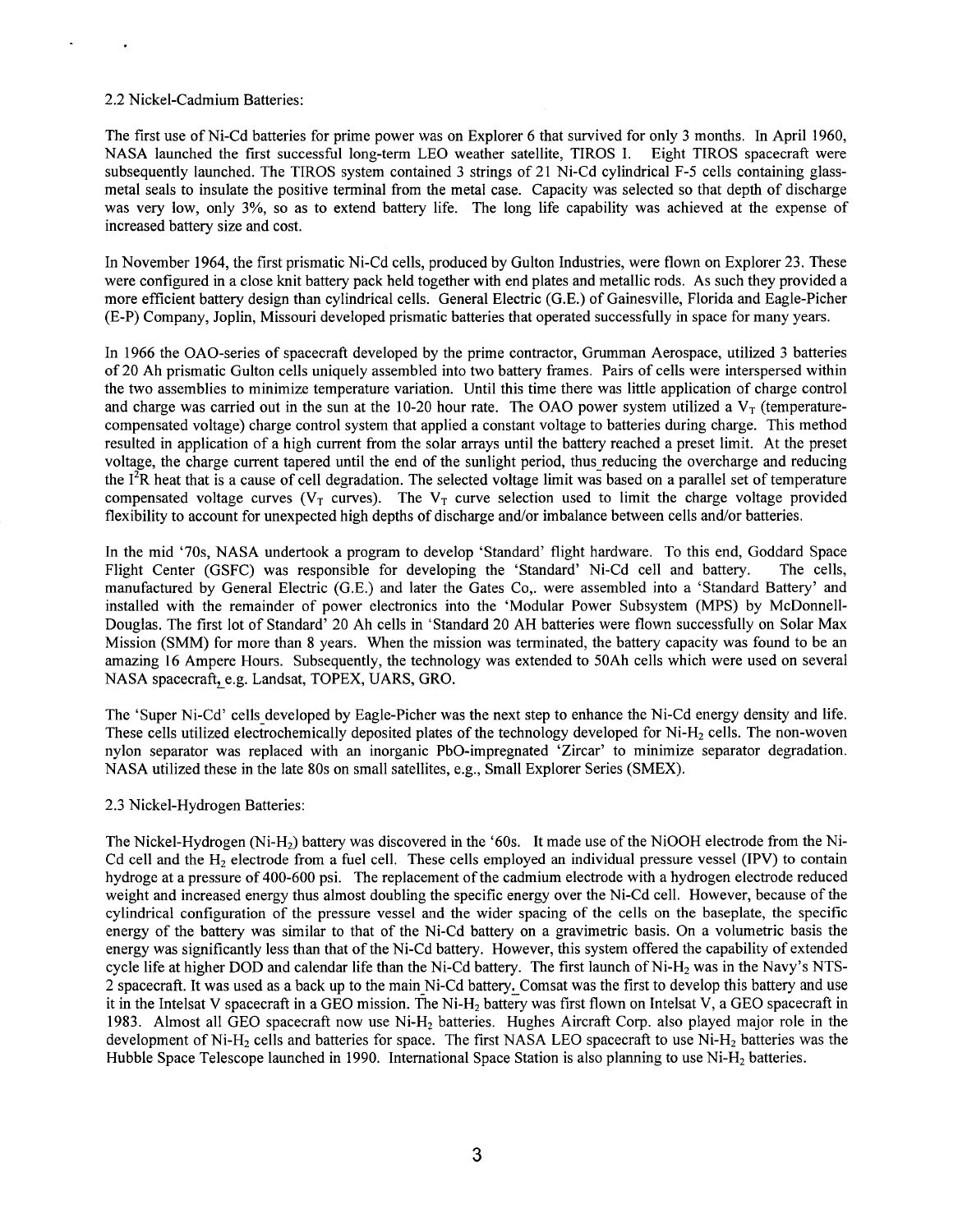<span id="page-3-0"></span>In 1983, Eagle - Picher was successful in housing two  $Ni-H<sub>2</sub>$  cells in the same cylinder, and this design has been designated as the Common Pressure Vessel (CPV) configuration. The first significant NASA application of a CPV battery, was in JPL's Mars Global Surveyor mission in 1994. This battery contained 3%" diameter cells and was rated at 20 Ah. A smaller (16 Ah) battery containing 21/2" diameter CPV cells was also used in the Mars 98 and Stardust Spacecraft. These spacecraft were designed and assembled by Lockheed-Martin Aerospace Corp. In parallel with these developments, Johnson Controls developed a Single Pressure Vessel (SPV) Ni-H<sub>2</sub> battery in which 22 cells were mounted in the same structure. This assembly was used for the first time in 1994 in Clementine, a Navy satellite. Currently, these are being manufactured by Eagle-Picher and are used in the commercial Iridium satellites developed by Motorola. More than 60 Iridium Spacecraft have been launched.

## 2.4 Lithium Primary Batteries:

Primary lithium batteries including Li-SO<sub>2</sub>, Li-SOCl<sub>2</sub>, LI-BCX, Li-(CF)x and Li-MnO<sub>2</sub> systems, have been used for a number of applications in astronaut equipment, planetary probes, and rovers. Li-(CF)x batteries were used as the emergency destruct battery in launch vehicles. Li-SO<sub>2</sub> batteries were used in the Long Duration Exposure Facility (LDEF) and Gallileo, Cassini, and Stardust Probes. Li-BCX cells, a spin-off from biomedical applications, and manufactured by Wilson Greatbatch, have been in use since 1983 aboard the shuttle in astronaut equipment. Li-SOCl<sub>2</sub> batteries were used in the Souiourner rover and in the DS-2 Mars Penetrator.

## 2.5 Lithium-Ion Rechargeable Batteries

Li-Ion rechargeable batteries are compact, lightweight, and have already appeared in many consumer products. These are indeed attractive but have not yet been used in space. For this reason, NASA and the Air Force have established a joint Interagency program to develop these for aerospace and aircraft applications. NASA is planning use of these batteries for a number of future space missions such as Mars 2001 Lander, Mars 2003 Rover, Europa, New Millennium ST4, and Solar Probe. Plans are also being made to replace the existing hydraulic Auxiliary Propulsion Unit (APU) of the Shuttle with an electrically controlled system using  $100 - 150$  kWh Li-Ion batteries. Air Force is considering these cells for use aircraft, Unmanned Aircraft Vehicles (UAV's) and GEO & LEO spacecraft.

#### 2.6 Fuel Cells

The first use of a fuel cell system in space was in the Gemini program on August 21, 1962. At this time the first of seven Gemini earth-oriented, manned spacecraft was launched with a Proton Exchange Membrane (PEM) Electrolyte Fuel Cells (PEMFC), known at that time as the Solid Polymer Electrolyte (SPE) Ion Exchange Membrane Fuel Cell. Six more Gemini spacecraft were successfully flown with this fuel cell through 1966. The Biosatellite 2 launched September 7, 1967 utilized a PEM fuel cell system with an important change involving the use of an improved membrane material known as Nafion (perfluoroalkanesulfonic acid polymer) a registered trademark of the DuPont Company. Since then, Nafion has been the membrane of choice for all PEM fuel cells including JPL's newly discovered Direct Methanol Fuel Cell. While the PEM fuel cell served well in this initial application, it did not have the power density capabilities of the alkaline type of fuel cell that was concurrently under development. Subsequent Apollo manned flights (1968 - 72) utilized the alkaline electrolyte fuel cell (AFC) containing potassium hydroxide (KOH) electrolyte held in an asbestos type separator. The shuttle orbiter fuel cell power plant developed by United Technologies Corp. and produced today by International Fuel Cells (IFC) contains  $3 H<sub>2</sub>/O<sub>2</sub>$  alkaline fuel cell power plants supplying 12 kW at peak and 6 W average power in performance. The operating temperature is  $83 - 105^{\circ}$ C. The current density is  $66 - 450$  mA/cm<sup>2</sup>. The system is capable of 2000 hours of operation. The shuttle orbiter fuel cell powerplant is 23 kG lighter and delivered 8 times the power of the Apollo fuel cell system. PEM fuel cells based Nafion are presently being considered for the shuttle orbiter.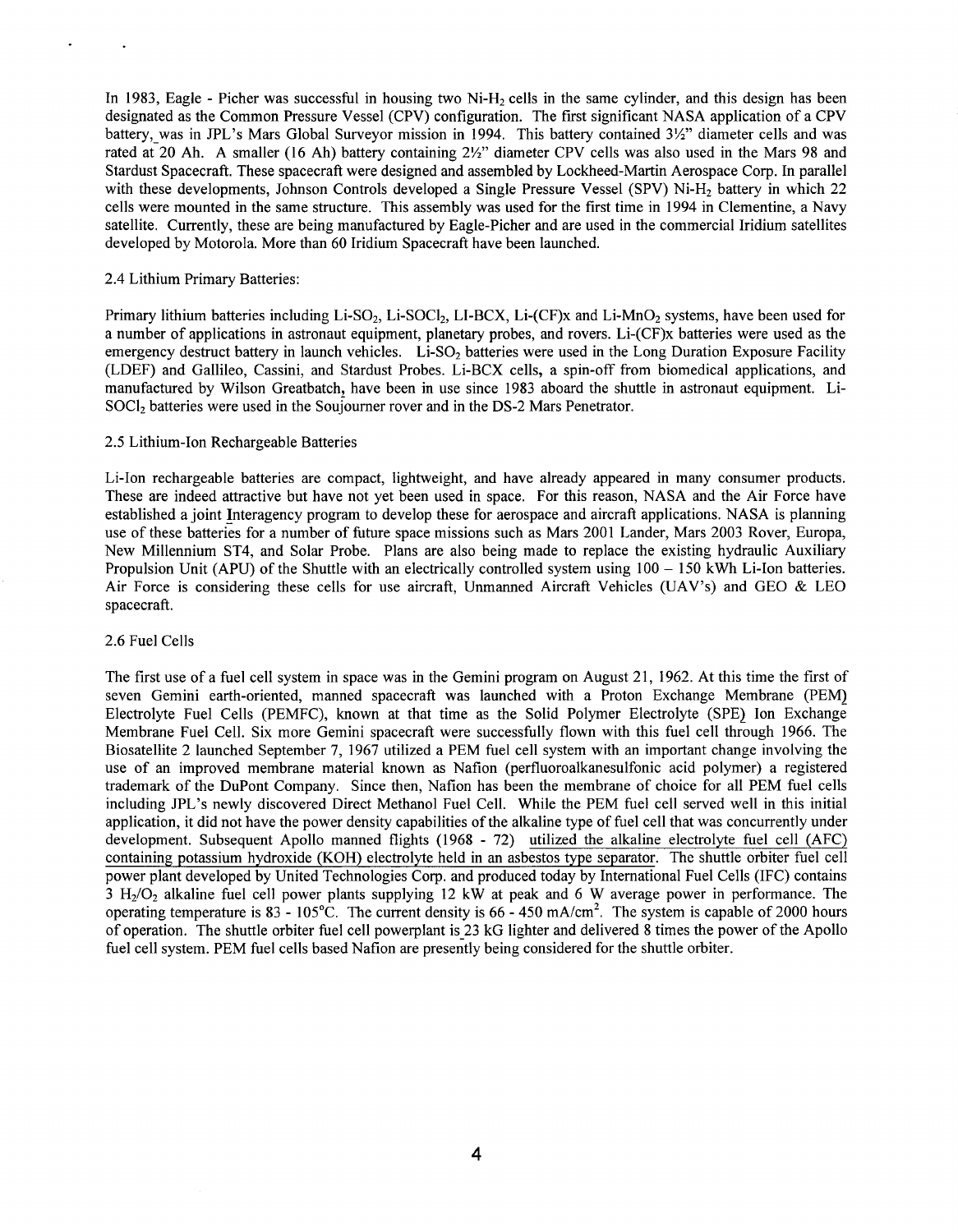# <span id="page-4-0"></span>**3.0 SPACE APPLICATIONS**

The following sections describe the requirements of batteries and fuel cells for various space applications. The major government agencies involved in the development of batteries and fuel cells for space include: NASA Centers (Goddard Space Flight Center, Glenn-Lewis Research Center, Johnson Space Center, Marshall Space Flight Center, and Jet Propulsion Laboratory), Air Force ( Wright Laboratory, Phillips Laboratory, and Aerospace Corp.) and Navy (Naval Research Laboratory and Naval Surface Warfare Center/Crane). Much of the DoD information on DoD applications is not readily available, therefore the information below is primarily that of NASA.

# **3.1** Rockets and Launch Vehicles:

In rockets and launch vehicles, batteries are primarily used for ignition of the solid rocket motors, and powering the pyro systems, guidance and control electronics and communication systems. Batteries required for these applications must possess high specific energy and specific power. In addition they must have long storage life. Cycle life requirements of these missions are minimal. Both primary and rechargeable Ag-Zn batteries have been used in sounding rockets and launch vehicles. Reserve Ag-Zn and thermal batteries are the choice for use in missiles. Ag-Zn batteries have been developed and produced by Yardney, Eagle-Picher and BST. 7 kWh Li-SOCl<sub>2</sub> (250 Ah, 28V) batteries were developed by Yardney and SAFT for Centaur launch vehicles to replace the Ag-Zn batteries in order to extend operating time in placing payloads in orbit.

# 3.2 LEO and GEO Spacecraft

Circling the earth every 100 minutes, the Low Earth Orbit (LEO) spacecraft, located approximately 100 miles above the earth, is in the sun approximately 65 minutes and eclipsed for 35 minutes. During the sun exposure, solar arrays convert the sun's energy to electrical power that operates the spacecraft and charges the battery. Thus, because of the continuous 100 minute sun/eclipse periods, LEO spacecraft require batteries that experience 5000 charge/discharge cycles per year. Generally, LEO spacecrafts require batteries capable of operating for a period of 5 years and delivering more than 30,0000 cycles. Ni-Cd and Ni-H<sub>2</sub> batteries have this required cycle life capability and are presently being used in several LEO spacecraft (figures 2&3). Lighter weight Li-Ion batteries are available but these require improved cycle life capabilities before they can be considered for LEO applications.

Geostationary (GEO) spacecraft are located approximately 22,000 miles above the earth in a fixed location relative to the earth. The GEO spacecraft are in full sun for 135 earth days followed by an eclipse season of 46 earth days. This process occurs twice each year and is repeated continuously for the life of the spacecraft in GEO orbit. During the 135 days of full sun, power for the spacecraft loads and battery charging is supplied by the solar arrays. The full sun period is followed by an eclipse season characterized as follows: 23 earth days of increasing daily eclipse periods from 1 up 70 minutes (remainder of each day in full sun) followed by 23 days of decreasing daily eclipse periods from 70 down to 1 minute (remainder of each day in full sun). During the varying eclpse periods, power for the spacecraft loads is supplied by the batteries. During the remainder of each earth day, when the spacecraft is in full sun, e.g. from a max of 23:59 minutes to a min of 22:10, the solar arrays provide power for battery charging and spacecraft power, The maximum discharge period occurs only twice a year at the 23rd day midpoint of each eclipse season. At the midpoint day, the batteries are subjected to the greatest depth of discharge which can range from 40 to 70% DOD. Thus the 23<sup>rd</sup> day serves as the design point for the GEO battery in that it must provide this maximum power for tens of years. As in the LEO spacecraft, it is during the eclipse period when the spacecraft requires stored energy from the battery to provide power for the instrument loads as well as spacecraft communications, attitude control, power conditioning.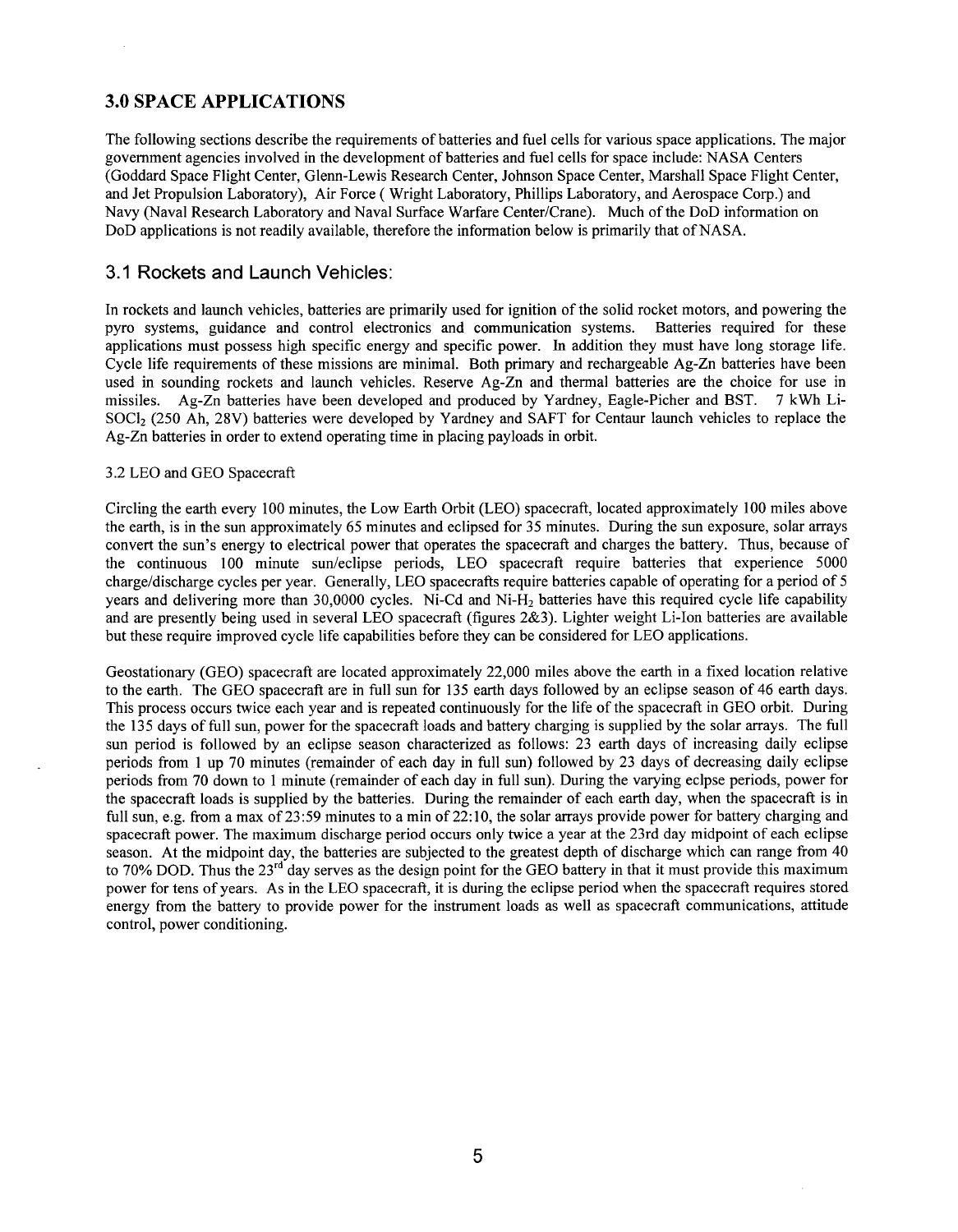<span id="page-5-0"></span>Ni-Cd batteries were originally used for GEO spacecraft applications. Presently Ni-H<sub>2</sub> batteries are being used in most of the GEO spacecraft due to their long calendar life and availability in large sizes. Eagle-Picher and SAFT are the primary source of Ni-Cd and Ni-H<sub>2</sub> cells. Li-Ion batteries are presently being developed for these applications.





Figure-2: Ni-Cd Battery Figure-3: Mars Global Surveyor 2 Cell CPV **Ni-H2** Battery

The Space Shuttle requires a power source that can provide **6-12** kW for 2000 hours. Batteries cannot satisfy this application as the required battery weight would be prohibitive. The application can and has however been met with a alkaline fuel cell operating on hydrogen and oxygen stored separately in cryogenic tanks. International Fuel Cells [IFC) is-providing alkaline fuel cell for the shuttle orbiter applications. This system has been in use for the past **18**  years. Plans are underway to replace the alkaline fuel cell system with an advanced PEM-based system. The replacement of the hydrazine-powered Auxiliary Power Unit (APU) with an electric APU powered by 100-150 kWh Li-Ion batteries is also underway.

## **3.4** Astronaut Equipment

The Astronauts have a number of applications for batteries to power portable equipment such as cameras, tools, laptop computers, and lights. Key requirements of these batteries are that they be safe as well as compact and lightweight so that they do not adversely impact astronaut mobility. Ag-Zn batteries met these requirements in the early stages of the manned flight program. Primary lithium batteries can reduce size and weight to an even greater extent than Ag-Zn batteries, but could not be used-initially-until their safety had been demonstrated. With application of adequate safeguards, and after extensive testing NASA/Johnson Space Center (NASA/JSC) approved the use of selected primary lithium batteries for specified astronaut equipment. NASA/JSC has subsequently developed safety requirements for all batteries considered for use in astronaut equipment. Several specific cells of the following types have been approved for use in Astronaut equipment: alkaline, Ag-Zn, Ni-Cd, Ni-MH and Li-BCX (Li-SOCl<sub>2</sub> cells with Bromine Chloride). The Li-BCX system is specifically being used in the helmet lights and TV camera. Plans are being developed to replace the limited cycle life Ag/Zn battery in the Manned Maneuvering Unit (MMU) with a Li-Ion battery.

## **3.5** Planetary Landers:

Planetary landers require rechargeable batteries that can provide high specific energy ( $>100$  Wh/kg) and long active shelf life (>10 months). In addition, these batteries must be capable of operating at temperatures as low as  $-40^{\circ}\text{C}$ . Cycle life requirements of these missions are modest, less than 300 cycles, at moderate depth of discharges. Ag-Zn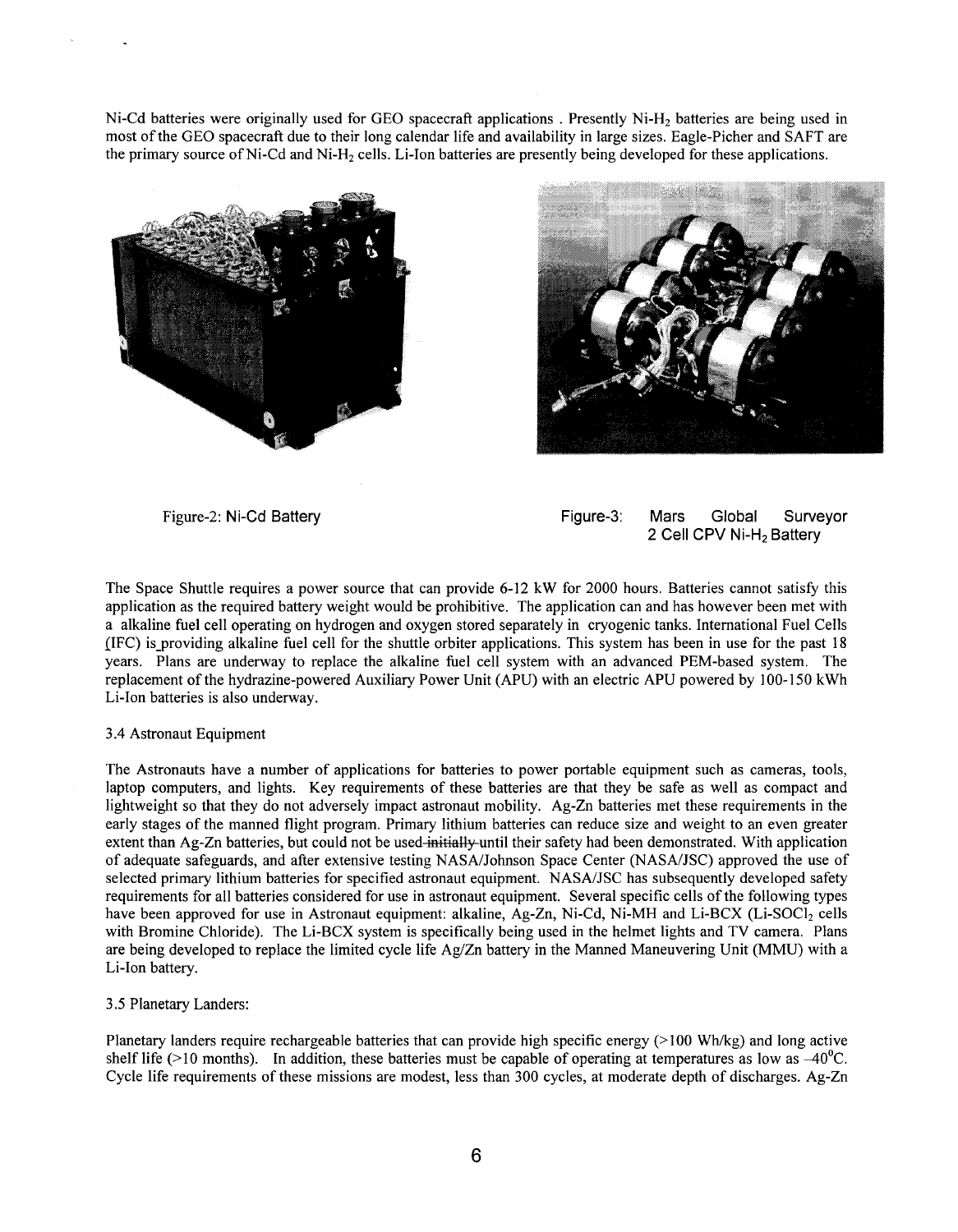<span id="page-6-0"></span>batteries manufactured by BST were used in the Mars Pathfinder mission (figure **4).** Li-Ion batteries are being considered for Future Mars Landers.





Figure 4: MPF Silver-Zinc Battery Figure 5: Sojourner Li-SOCl<sub>2</sub> Batteries

*3.6* Planetary Rovers:

Battery requirements for planetary rovers are similar to those of the landers. Ag-Zn batteries were used on the Moon Rover vehicle. The Sojourner (Mars Rover launched along with Mars Pathfinder) employed primary Li-SOCl2 batteries manufactured by (SAFT figure 5). Low temperature rechargeable Li-Ion batteries are being developed for future Mars Rovers.

3.7 Planetary Probes:

Planetary probes require primary batteries that can provide high specific energy and energy density and posses long active shelf life (six to eight years). In addition, some of the missions require batteries to operate at temperatures as low as  $-80^{\circ}$ C and withstand 80,000g shock/acceleration. Li-SO<sub>2</sub> batteries were used for the probe on the Gallileo mission to Jupiter. The probe of the Stardust mission has also employed Li-SO<sub>2</sub> batteries. Li-SOCl<sub>2</sub> batteries capable of operating at -80<sup>o</sup>C were used on the two penetrators that were launched along with Mars 98 spacecraft.

# 4.0 **THE FUTURE OF BATTERIES AND FUEL CELLS IN SPACE**

In the next millennium, NASA is planning a number of exciting and challenging space programs/missions to explore our universe. The major goals of the NASA space program are: a) to obtain an improved understanding of the evolution and formation of universe, galaxies, stars, and planets, b) to determine the existence of life in any form, that may exist elsewhere than on planet Earth, c) to identify the existence of Earth-like planets beyond our solar system, d) to utilize the knowledge of the Sun, Earth, and other planetary bodies to develop predictive environmental, climate, natural disaster, and natural resource models to help ensure sustainable development and improve the quality of life on Earth, and e) to determine the feasibility of establishing a permanent human presence in space. These programslmissions require revolutionary technology advances in several areas including new power sources and energy storage devices. Existing batteries (Ni-Cd, Ni-H<sub>2</sub> and Ag-Zn) may satisfy a limited number but cannot be expected to satisfy all of these new and challenging mission requirements.

Some of the planetary exploration missions require batteries that can; a) operate at ultra low temperatures in the range of -20 to -100<sup>o</sup>C (probes, landers, rovers and penetrators), b) withstand ultra high G forces to 80,000G